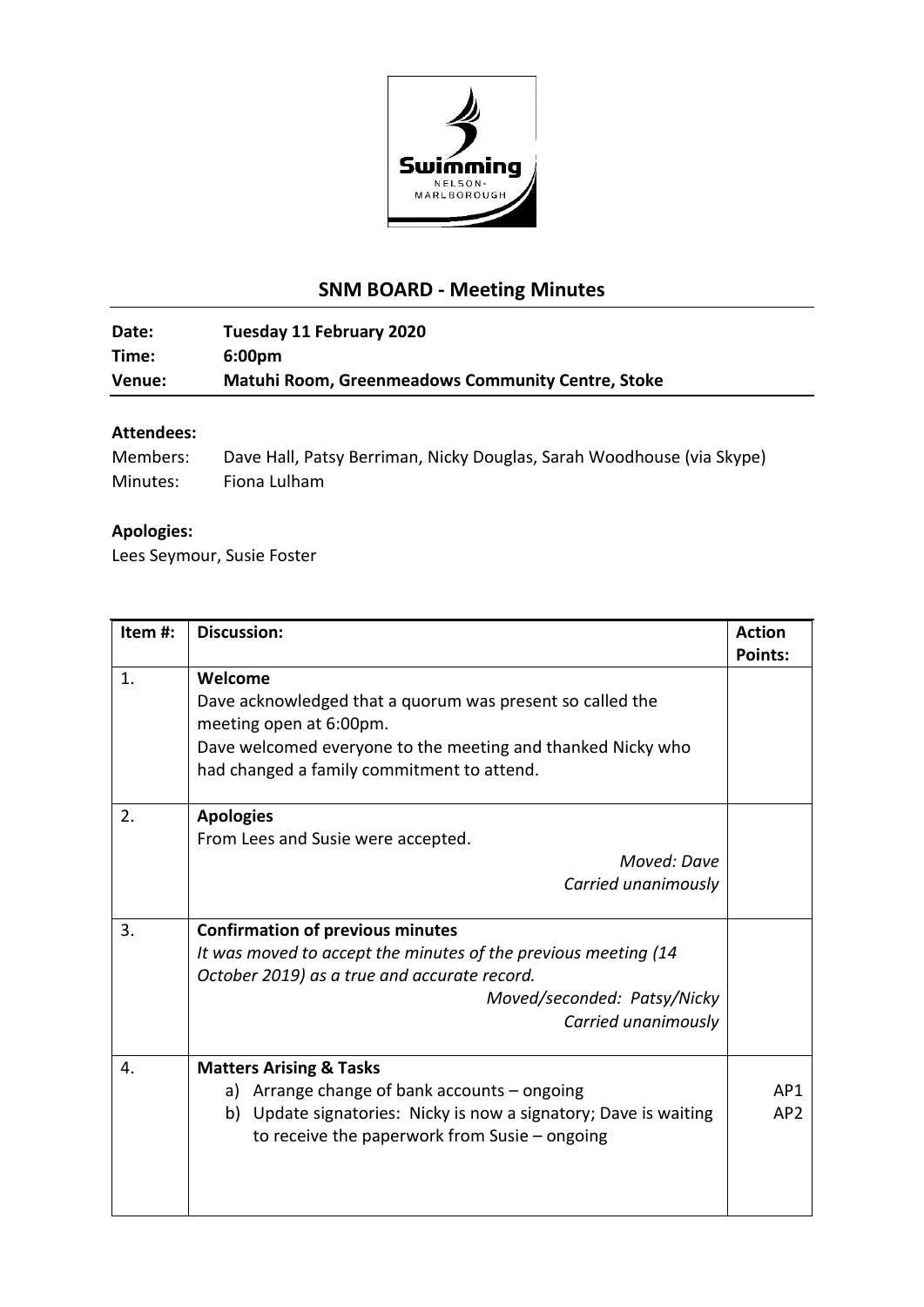| 5. | <b>Chair Report</b>                                                 |     |  |  |
|----|---------------------------------------------------------------------|-----|--|--|
|    | Nothing to report as there hasn't been any SNZ phone conferences    |     |  |  |
|    | since the last meeting.                                             |     |  |  |
|    | Makos Committee has also been inactive - although Dave has been     |     |  |  |
|    | in touch with Ben Close from Canterbury who has approached Otago    |     |  |  |
|    | and Southland to organise a meeting to discuss and provide          |     |  |  |
|    |                                                                     |     |  |  |
|    | feedback on SNZ proposal on Competition Restructure and             |     |  |  |
|    | Competitive Pathway; as well as finalising details for South Island |     |  |  |
|    | Champs.                                                             |     |  |  |
|    |                                                                     |     |  |  |
| 6. | <b>Treasurer Report</b>                                             |     |  |  |
|    | No report provided.                                                 |     |  |  |
|    |                                                                     |     |  |  |
| 7. | <b>Registrar's Report</b>                                           |     |  |  |
|    | Patsy's report was tabled as read. Matters arising:                 |     |  |  |
|    | a) SNM Records have been signed off by the Management               | AP3 |  |  |
|    | Committee but need to be presented to the Board. Patsy to           |     |  |  |
|    | circulate a list of SNM Records from October 2019 to present        |     |  |  |
|    | date to be approved by e-decision.                                  |     |  |  |
|    | b) There has been a couple of late changes to the SNM               | AP4 |  |  |
|    |                                                                     |     |  |  |
|    | Calendar. Patsy to circulate updated Calendar for Board             |     |  |  |
|    | approval by e-decision.                                             |     |  |  |
|    | Note: Changes to the Long Course meet can be done by changing       |     |  |  |
|    | the SNM Standing Order. This can be done by the Board at any time   |     |  |  |
|    | (does not need to be done at AGM).                                  |     |  |  |
|    |                                                                     |     |  |  |
| 8. | <b>Ratify e-decisions</b>                                           |     |  |  |
|    | a) The Board ratified the e-decision in December to make            |     |  |  |
|    | changes to the SNM LC meet.                                         |     |  |  |
|    | Moved: Dave                                                         |     |  |  |
|    | Carried unanimously                                                 |     |  |  |
|    | b) The Board ratified the e-decision on 9 January 2020 to           |     |  |  |
|    | approve the appointment of David Mckay from Waimea                  |     |  |  |
|    | Swim Club to the Management Committee.                              |     |  |  |
|    | Moved/seconded: Patsy/Nicky                                         |     |  |  |
|    | Carried unanimously                                                 |     |  |  |
|    |                                                                     |     |  |  |
| 9. | <b>General business</b>                                             |     |  |  |
|    | a) It was approved that SNM would pay the SNZ registration          |     |  |  |
|    | fees for SNM officials who officiated at more than 2 meets          |     |  |  |
|    | Moved: Dave                                                         |     |  |  |
|    | Carried unanimously                                                 |     |  |  |
|    |                                                                     |     |  |  |
|    | Although SNM are happy to pay the registration fees, the            |     |  |  |
|    | question was asked "What has SNZ done for their officials?          |     |  |  |
|    | And what does the \$20.00 pay for?" SNZ provide very little         |     |  |  |
|    | support for technical officials.                                    |     |  |  |
|    | Dave to follow up with Steve Johns.                                 | AP5 |  |  |
|    |                                                                     |     |  |  |
|    |                                                                     |     |  |  |
|    |                                                                     |     |  |  |